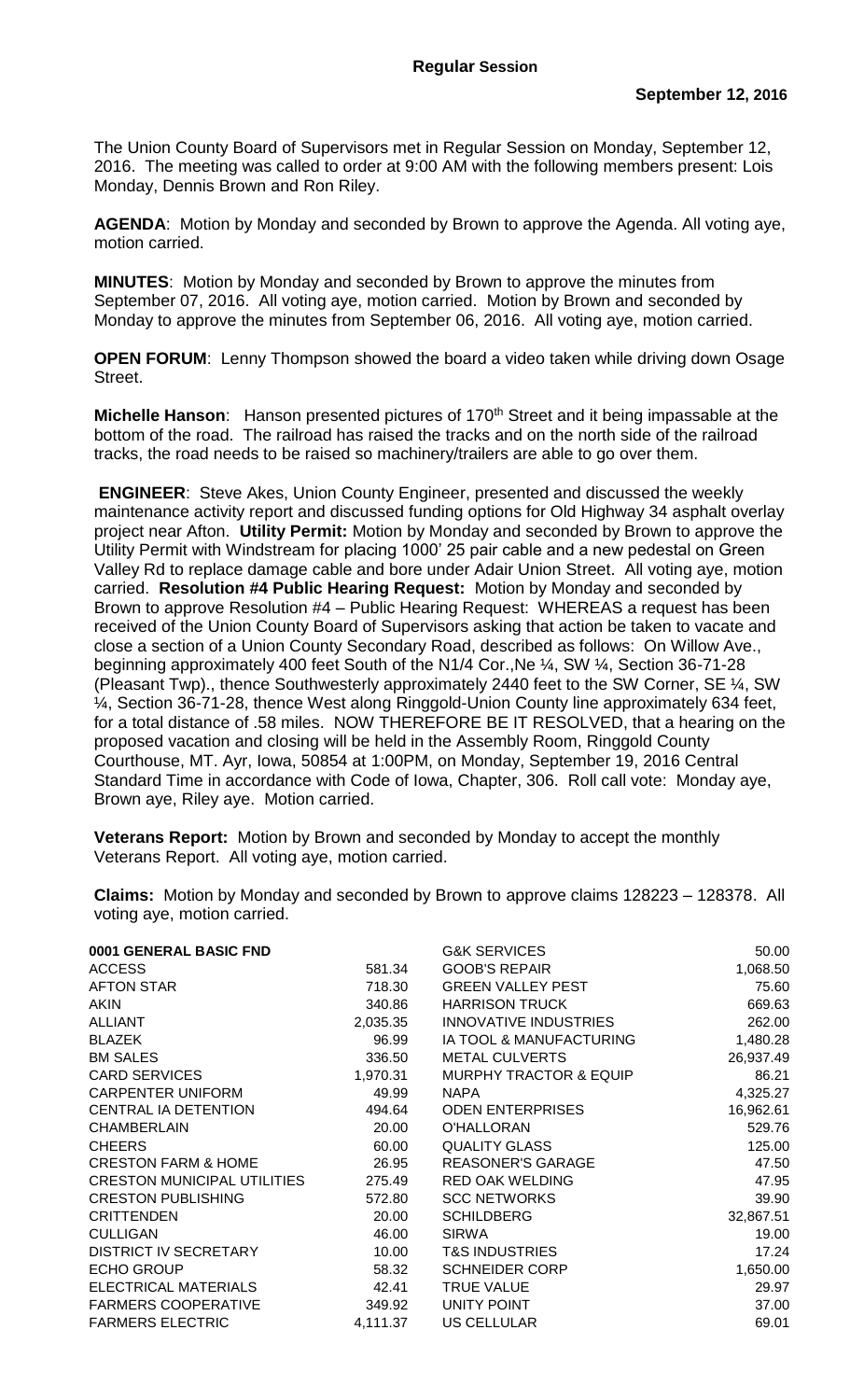| <b>GALLS</b>                        | 133.60          | <b>WINDSTREAM</b>                                           | 66.01          |
|-------------------------------------|-----------------|-------------------------------------------------------------|----------------|
| <b>GREEN VALLEY PEST</b>            | 57.00           | <b>ZIEGLER</b>                                              | 8,885.33       |
| <b>HEARTLAND TIRE</b>               | 138.58          | 0020 SECONDARY ROAD FND TTL:                                | 102,061.92     |
| <b>HUDDLESON TREE</b>               | 1,500.00        |                                                             |                |
| <b>HYSELL</b>                       | 131.86          | 0022 FLOOD & EROSION                                        |                |
| IA STATE SHRIFF & DEPUTY ASSOC      | 125.00          | JARRED CONST LLC                                            | 520.00         |
| <b>IACCBE DISTRICT IV</b>           | 25.00           | 0022 FLOOD & EROSION TTL:                                   | 520.00         |
| <b>IACCVSO TREASURER</b>            | 360.00          |                                                             |                |
| <b>ISAC</b>                         | 550.00          | <b>1520 CO CAPITAL PROJECTS FND</b>                         |                |
| <b>ISSB</b>                         | 9.63            | <b>QUALITY PAINTING</b>                                     | 20,950.00      |
| <b>JIM'S TRUCK &amp; SANITATION</b> | 590.00          | <b>1520 CO CAPITAL PROJCTS FND TTL:</b>                     | 20,950.00      |
| KARL EMERGENCY VEHICLES             | 150.00          |                                                             |                |
| <b>KIBURZ</b>                       | 20.00           | <b>4000 EMERGENCY MANAGEMENT FND</b>                        |                |
| LYNAM LAWN CARE                     | 4,063.35        | <b>DUCKWORTH</b>                                            | 96.22          |
| M & M MOTORS                        | 864.95          | <b>MEDIACOM</b>                                             | 128.72         |
| <b>MAFFETT</b>                      | 20.00           | <b>VICKER PROGRAMMING</b>                                   | 108.00         |
| <b>MAIL SERVICES</b>                | 4,236.17        | VISA/ISSB                                                   | 1,358.75       |
| MC/ISSB                             | 980.02          | <b>4000 EMRGNCY MANAGMNT FND TTL:</b>                       | 1,691.69       |
| <b>MCNAUGHT</b>                     | 20.00           |                                                             |                |
| MILLER                              | 221.87          | <b>4003 EMPOWERMENT</b>                                     |                |
| MMIT                                | 3.54            | <b>MATURA ACTION CORP</b>                                   | 671.48         |
| <b>NAPA</b>                         | 84.55           | RINGGOLD CO PUBLIC HEALTH                                   | 3,030.76       |
| <b>NATIONAL PEN</b>                 | 138.00          | <b>SICKELS</b>                                              | 7,500.00       |
| <b>NISSLY</b>                       | 112.00          | TAYLOR CO AG EXTENSION                                      | 1,974.14       |
| OFFICE MACHINES                     | 1,099.00        | TAYLOR CO PUBLIC HEALTH                                     | 727.97         |
| O'REILLY                            | 23.98           | <b>4003 EMPOWERMENT TTL:</b>                                | 13,904.35      |
| <b>PETZNICKS</b>                    | 115.00          |                                                             |                |
| PITNEY BOWES                        | 147.00          | <b>4004 LAW ENFORCEMENT CENTER</b><br><b>ALLIANT ENERGY</b> |                |
| POKORNY BP & AUTO                   | 207.15          | <b>BM SALES</b>                                             | 2,554.84       |
| POLK CO SHERIFF                     | 66.60           | <b>COUNSEL OFFICE &amp; DOCUMENT</b>                        | 264.00         |
| POWERS FUNERAL<br>QUEE              | 320.00<br>20.00 | <b>CRESTON PUBLISHING CO</b>                                | 97.38<br>37.10 |
| RINGGOLD CO SHERIFF                 | 5,160.00        | FIRST COMMUNICATIONS LLC                                    | 25.00          |
| SCHROEDER LOG HOME SUPPLY           | 695.94          | <b>FRAIM</b>                                                | 61.74          |
| <b>SHEAKLEY</b>                     | 1,458.90        | GREEN VALLEY PEST CONTROL                                   | 36.00          |
| <b>SIDDENS</b>                      | 25.00           | HOTSY CLEANING SYSTEMS INC                                  | 130.00         |
| <b>SIRWA</b>                        | 954.81          | MASTERCARD/ISSB                                             | 292.07         |
| <b>YMCA</b>                         | 304.00          | <b>MEDIACOM</b>                                             | 123.32         |
| <b>STALCUP</b>                      | 20.00           | <b>NAPA</b>                                                 | 18.19          |
| <b>SUPREME CLEANERS</b>             | 127.50          | PER MAR SECURITY SERVICES                                   | 361.50         |
| <b>THATCHER</b>                     | 486.00          | <b>PETZNICKS</b>                                            | 370.50         |
| THE COLLINS GROUP                   | 105.97          | TREAT AMERICA FOOD SERVICES                                 | 81.80          |
| <b>TRUE VALUE</b>                   | 17.99           | <b>TRITECH FORENSICS</b>                                    | 113.22         |
| UNION CO ENGINEER                   | 491.89          | <b>VERIZON WIRELESS</b>                                     | 440.15         |
| US POST OFFICE                      | 47.60           | <b>WALTERS</b>                                              | 81.99          |
| <b>VISA/ISSB</b>                    | 4.28            | <b>WINDSTREAM</b>                                           | 821.44         |
| WEINKOETZ                           | 20.00           | <b>4004 LAW ENFORCEMENT CNTR TTL:</b>                       | 5,910.24       |
| WELCH                               | 20.00           |                                                             |                |
| WILBUR-ELLIS                        | 2,689.75        | 4100 CO ASSESSMENT EXPENSE                                  |                |
| WINDSTREAM                          | 290.41          | <b>ACCESS SYSTEMS</b>                                       | 55.00          |
| WOLFE                               | 144.00          | <b>BANKERS LEASING CO</b>                                   | 103.54         |
| XEROX BUSINESS                      | 1,150.00        | IA STATE ASSOC OF ASSESSORS                                 | 650.00         |
| 0001 GENERAL BASIC FND TTL:         | 42,965.43       | MASTERCARD/ISSB                                             | 208.75         |
|                                     |                 | THE SCHNEIDER CORPORATION                                   | 2,490.00       |
| 0002 GENERAL SUPPLEMENTAL           |                 | 4100 CO ASSESSMENT EXPENSE TTL:                             | 3,507.29       |
| CENTRAL IA DETENTION                | 3,336.00        |                                                             |                |
| <b>CITY OF CRESTON</b>              | 9,999.86        | <b>4150 SOUTHERN HILLS REGION</b>                           |                |
| <b>IMWCA</b>                        | 6,495.00        | CARE                                                        | 9,050.00       |
| <b>PETZNICKS</b>                    | 177.00          | <b>COUNTRY HAVEN</b>                                        | 10,994.15      |
| 0002 GENRL SUPPLEMENTAL TTL:        | 20,007.86       | <b>CROSSROADS</b>                                           | 14,375.00      |
|                                     |                 | <b>INNOVATIVE INDUSTRIES</b>                                | 8,087.71       |
| 0011 RURAL SERVICES BASIC           |                 | <b>NEW HORIZONS</b>                                         | 3,655.00       |
| <b>ACCESS</b>                       | 24.00           | PURSUIT OF INDEPENDENCE                                     | 1,605.74       |
| <b>AGRIVISION</b>                   | 370.44          | <b>4150 SOUTHERN HILLS REGION TTL:</b>                      | 47,767.60      |
| <b>BANKERS LEASING CO</b>           | 24.97           |                                                             |                |
| <b>CIRKSENA</b>                     | 500.00          | <b>4960 SANITARY LANDFILL</b>                               |                |
| <b>FRANKS SERVICE</b>               | 272.52          | <b>AGRIVISION</b>                                           | 103.93         |
| <b>GRMC</b>                         | 760.15          | <b>ALLIANT</b>                                              | 300.00         |
| <b>HUDSON</b>                       | 1,500.00        | <b>BARKER LEMAR</b>                                         | 240.00         |
| MATHES SEED & CHEMICAL              | 620.00          | <b>BUTTERFIELD</b>                                          | 120.88         |
| <b>TRAVIS</b>                       | 500.00          | CASEY'S                                                     | 4.99           |
| WASTE MGMT                          | 961.05          | <b>CRESTON FIRE</b>                                         | 20.00          |
| 0011 RURAL SERVICES BASIC TTL:      | 5,533.13        | <b>CRESTON PUBLISHING</b>                                   | 37.55          |
|                                     |                 | <b>GRP &amp; ASSOCIATES</b>                                 | 75.50          |
|                                     |                 |                                                             |                |